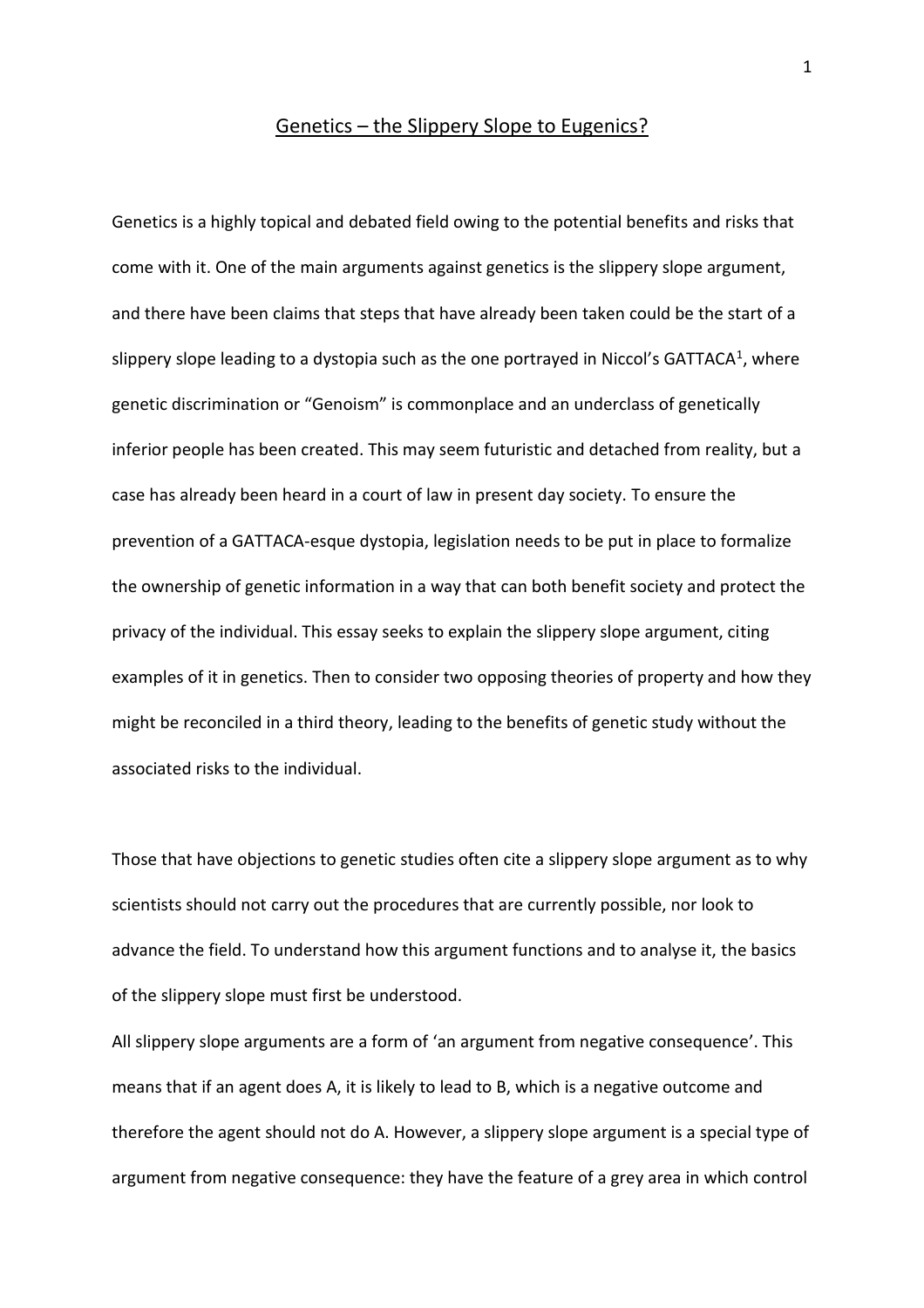of progressing from one step to the next is lost and the final catastrophic step will inevitably be reached. Douglas Walton explains the basic argumentation scheme for a slippery slope argument as follows: <sup>2</sup>

*Initial Premise*: An agent α is considering carrying out an action A<sub>0</sub>.

**Sequential Premise**: Carrying out A<sub>0</sub> would lead to A<sub>1</sub>, which would in turn lead to carrying out A<sub>2</sub>, and so forth, through a sequence  $A_2, \ldots, A_x, \ldots, A_y, \ldots, A_n$ .

*Indeterminacy Premise*: There is a sequence A<sub>0</sub>, A<sub>1</sub>, A<sub>2</sub>, . . ., Ax, . . . A<sub>y</sub>, . . ., A<sub>n</sub> that contains a subsequence  $A_x$ , . . .  $A_y$  called the grey zone where x and y are indeterminate points.

*Control Premise*: α has control over whether to stop carrying out the actions in the sequence until  $\alpha$  reaches some indeterminate point in the grey zone  $A_x$ , ...  $A_y$ .

*Loss of Control Premise*: Once α reaches the indeterminate point in the grey zone Ax, . . . Ay,  $\alpha$  will lose control and will be compelled to keep carrying out actions until she reaches A<sub>n</sub>.

*Catastrophic Outcome Premise*: A<sub>n</sub> is a catastrophic outcome that should be avoided if possible.

**Conclusion**: A<sub>0</sub> should not be brought about.

An example in genetics of a slippery slope has been debated recently in the UK. On the 3<sup>rd</sup> February 2015, the UK became the first country to allow mitochondrial donation for three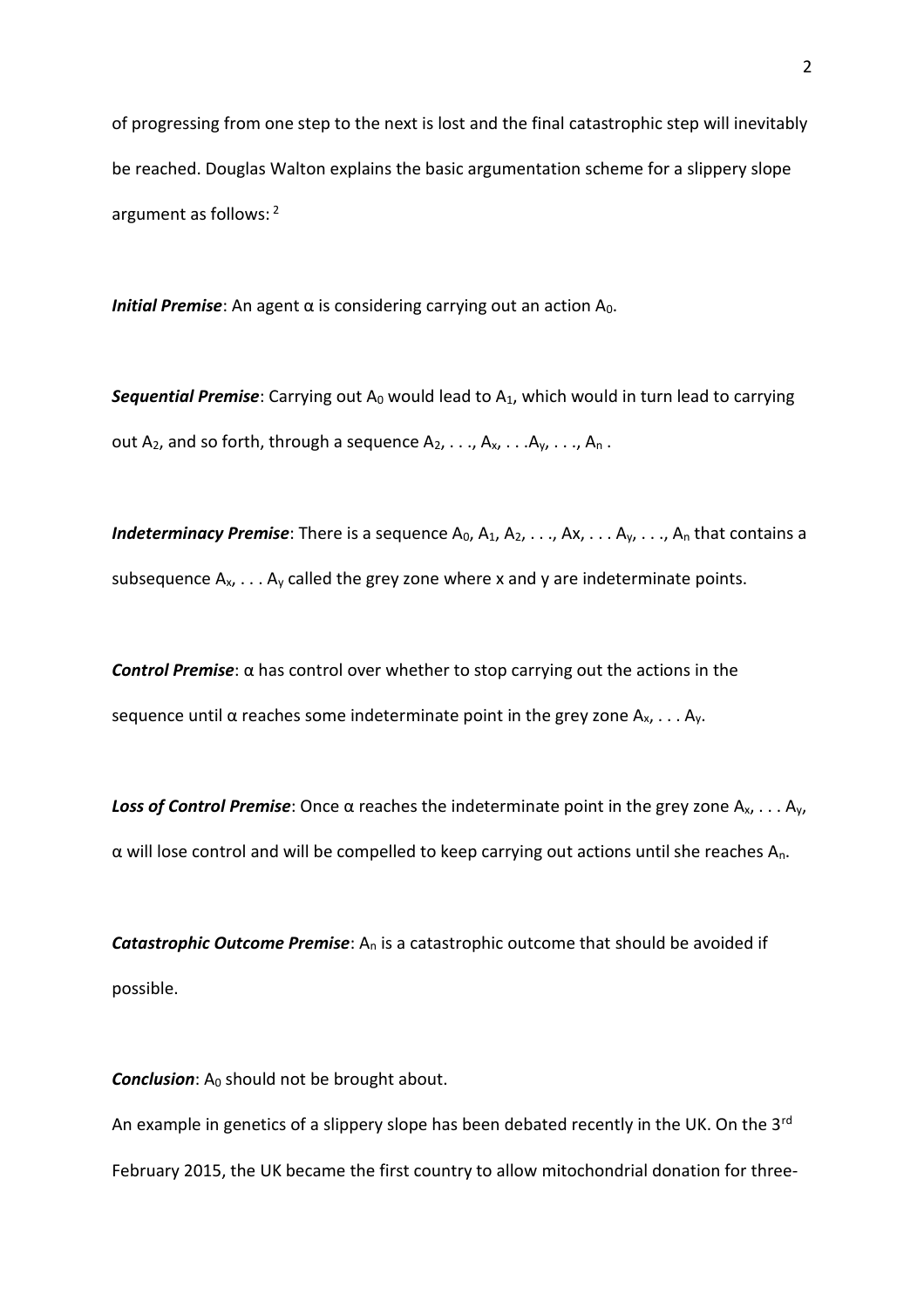parent IVF. The procedure is for mothers with genetic faults in their mitochondria and would stop them from passing this on to their child. The vote passed 382 to 128 in Parliament.<sup>3</sup> In this case, the slippery slope argument which was brought forward by The *Economist*, states that this is "the first step on the road to designer babies". <sup>4</sup> The article then continues to say that this argument is "as weak as any other slippery-slope argument [as] approving one procedure does not mean automatically approving others." However, relating back to how Walton sees the slippery slope argument, in this case the argument seems weak is because it is so compressed. This means that we do not know the steps between mitochondrial donation and the catastrophic outcome: that we reach a stage where eugenics akin to Nazi medical policies becomes legally acceptable.

Another example of a genetics slippery slope is highlighted in the movie GATTACA, in which genetic information is so well understood that it leads to discrimination.<sup>1</sup> Designer babies have become the norm, and to be born "the natural way" puts you at a disadvantage compared to everyone else who has been designed by scientists to be as healthy, intelligent and desirable as possible. The dystopian film represents what many people with concerns about genetics would consider to be the catastrophic bottom of the slippery slope. The film shows the potential social impacts of having an imperfect genome if the bottom of the slippery slope is reached: it is impossible for someone with an imperfect genome, which could mean an increased chance of a heart condition for example, to get any job that isn't unskilled labour. It is possible that leading up to the movie, genetic engineering was used to eliminate a certain hereditary disease, yet through a series of other steps it has ended up that every child is now selected as "the most suitable candidate" of the embryos shown on a screen. The choices they then have include gender, eye colour, hair colour and skin colour.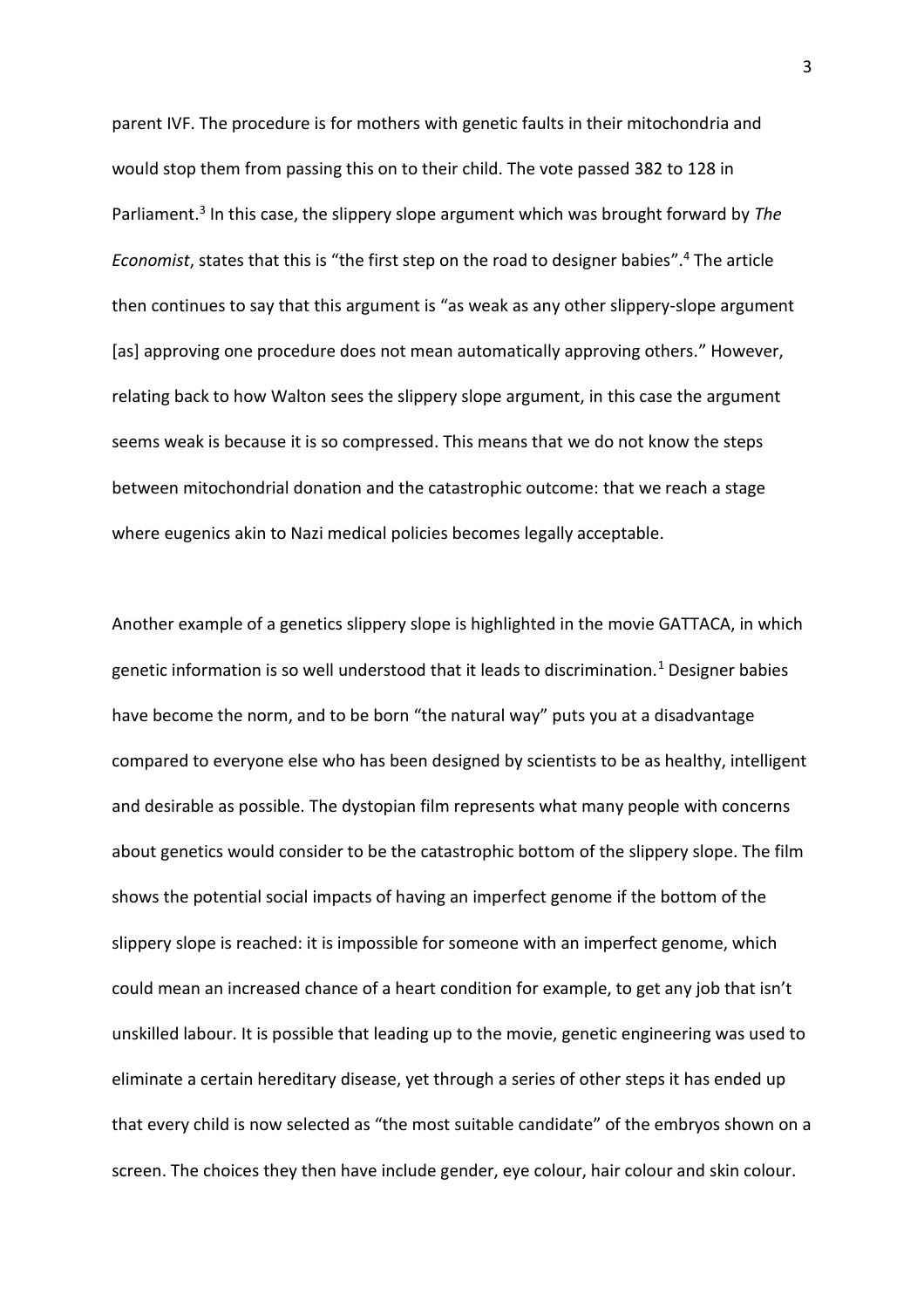In addition to this, the geneticist has removed any tendency towards premature baldness, alcoholism and addictive susceptibility. The parents then voice their concern and say that they only wanted to avoid diseases, but leave the rest to chance. At this point, and here is where it seems catastrophic – the geneticist practically pressures the parents into taking all the extra choices as they need to "give [their] child the best possible start". This shows that society has got to a point where to not select every characteristic of a child puts them at a huge disadvantage to their peers as it is now the social norm to do so.

Whilst we may not be at the bottom of the slippery slope of eugenics just yet, GATTACA also raises some questions about how careful we need to be with our legislation to avoid discrimination in what evolutionary biologist, Professor Richard Dawkins, describes as "The Age of the Genome".<sup>5</sup> The film calls discrimination based on genetics "Genoism", and the audience is told "no one takes the law seriously", as Vincent, a character who has not got a perfect genome, enters a job interview. The film then goes on to say that if you don't tell the potential employer about a condition, there are many other ways of finding this information out, from a handshake, to residue left on the door handle, or even using "a legal drug test [to] become an illegal peak at your future in the company". This may all seem very futuristic and not like something we must worry about now, however a case has been heard in 2015 which set a precedent for future cases of "Genoism". In what has been dubbed the case of the "Devious Defecator"<sup>6</sup>, Federal District Judge Amy Totenberg heard of two employees suing their employers for violating the Genetic Information Nondiscrimination Act (GINA).<sup>7</sup> The case was that it was suspected that a "disgruntled employee" had been defecating in the warehouse and the company wanted to find out who it was. In this case, there was no actual "Genoism". Instead, what the company, Atlas, was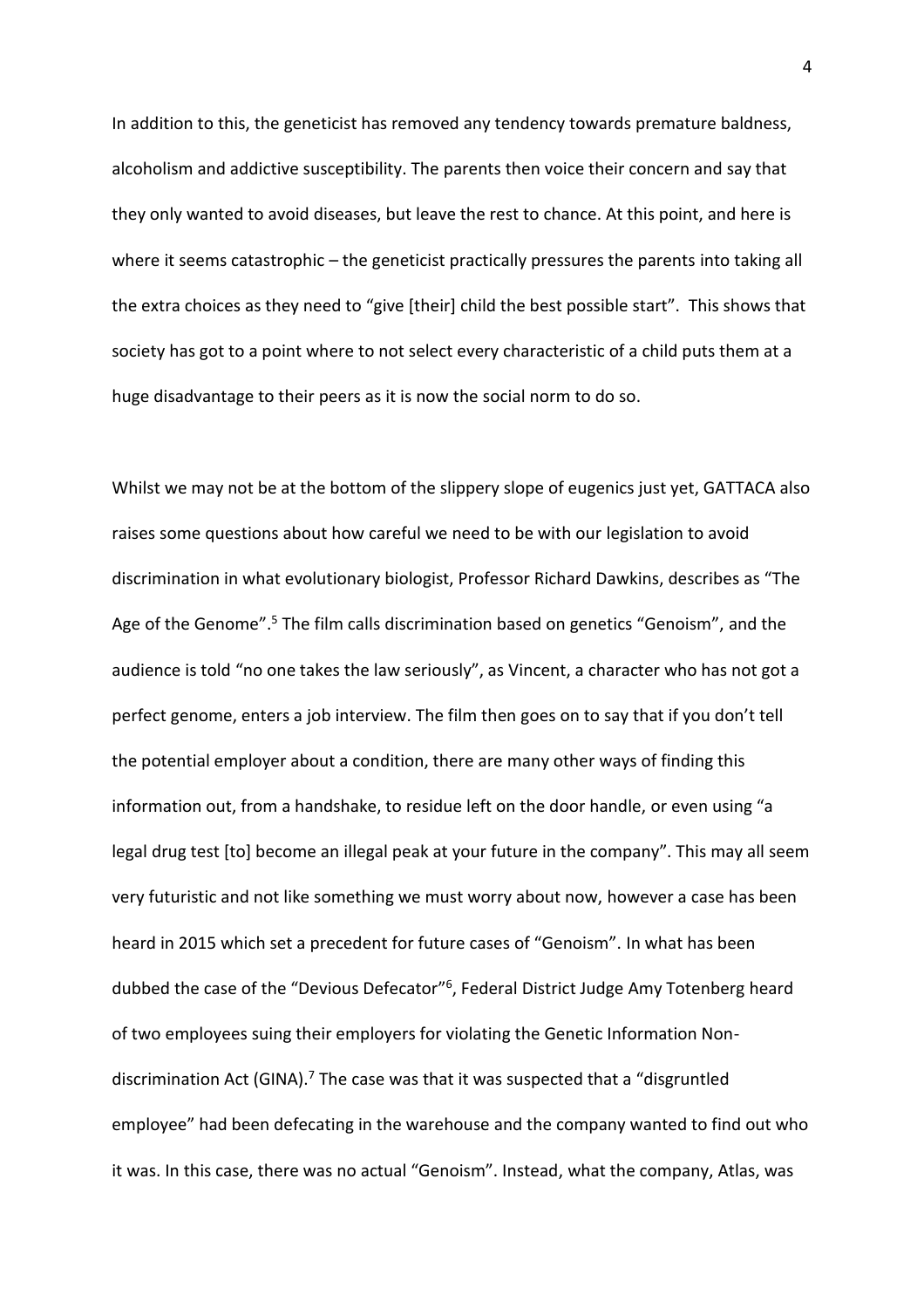trying to do was use cheek swabs to try to match the DNA of an employee to the DNA found in "offending fecal matter". The DNA that Atlas took from the two men exonerated them of any wrongdoing, however GINA was violated for another, much more GATTACA-esque reason: Now that the company had unrestricted access to the men's genetic material, it could be used to do exactly what occurred in GATTACA. Even more disconcerting than that: GINA only forbids the act of *asking* for DNA, which leaves employees open to more backhanded ways of obtaining DNA such as a legal drug test.

Once a company has access to someone's genetic information, it is then free to mine it for any known genetic defects or predispositions and as such this is valuable information. It is also valuable information in the biotechnology industry, as discovering a gene linked to a condition could lead to a cure being found for that disease. As such, biotech companies are very keen to get hold of this information, a fact being utilised by genealogical data company Ancestry which launched AncestryHealth in 2012. The site is a free service which aims to use genetic data to compile a complete family health history. However, the company has been very open about its intentions towards the data stating that they are "definitely in conversations with multiple groups to assess the value and interest of the information for medical research."<sup>8</sup> With the value of the data clear and the potential impact on society of this information being available, the law will have to address the issue of who owns genetic information or else the information could be abused as seen in GATTACA.

When it comes to genetic ownership, it has not yet been decided which arm of the law should be responsible, however Jessica Roberts suggests that it could be Property Law.<sup>9</sup> She doesn't suggest that it should be property, however she is currently making a "more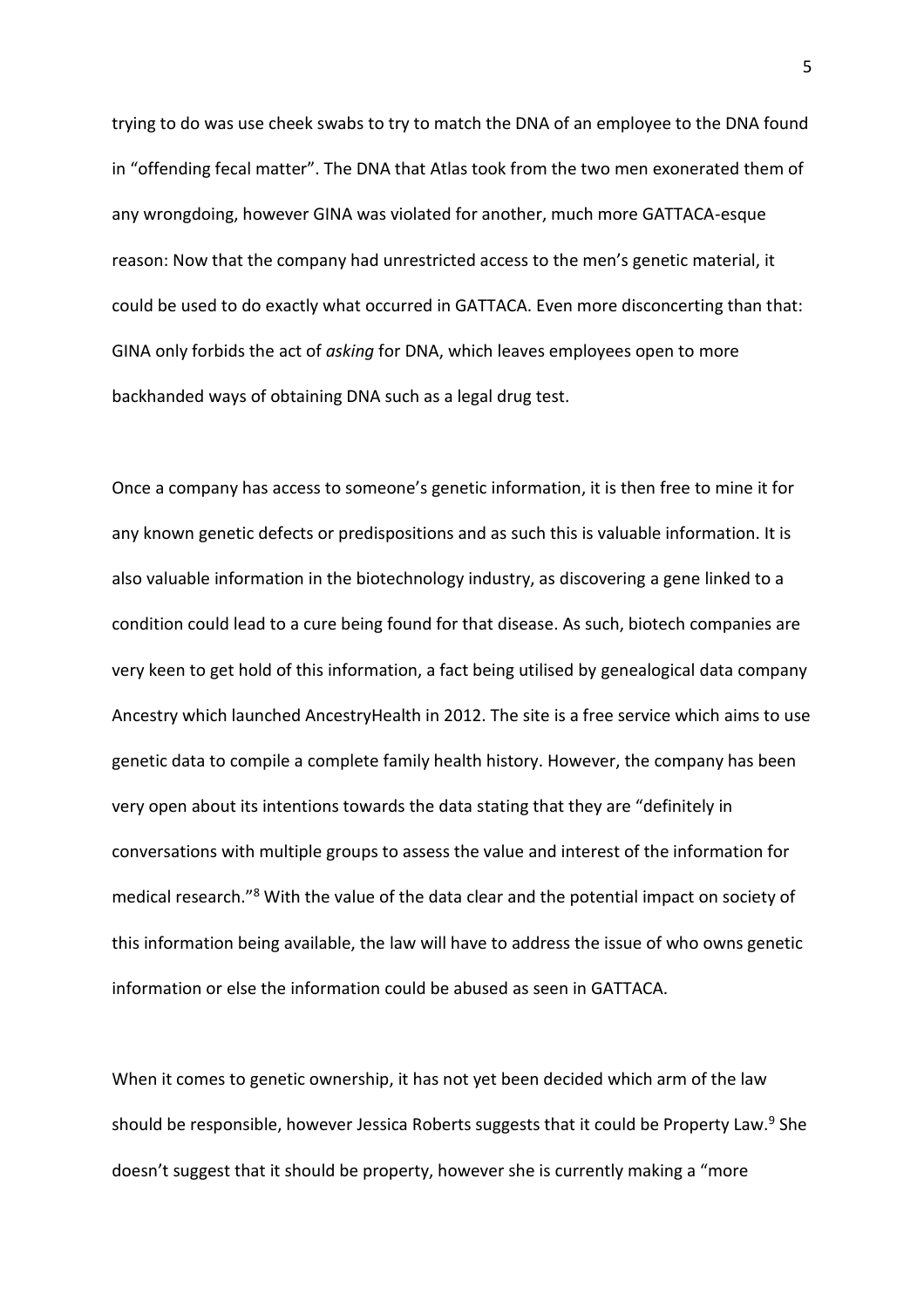meaningful inquiry" into the subject. However, supposing that we treat genetic information as property, Roberts looks at how property rights should be allocated. The two conflicting parties at this point in the bid for who owns genetic information is the biotechnology companies and the donors of the genetic material. Roberts suggests that the two are applying two different theories of property and therefore the conflict cannot be resolved: The biotechnology companies see genetic information as a purely economic resource and therefore are more in keeping with the labour theory of property, whilst the donors see it rather as a dignitary resource, which is based on the personhood theory of property.

# Labour theory of property

In this case, the biotechnology companies believe they have ownership claims over genetic information. This is because it is the researchers within the company who have produced the genetic information from the raw material they were provided. The theory was first written out by John Locke who described it as follows:

> "Though the Earth, and all inferior Creatures be common to all Men, yet every Man has a Property in his own Person. This no Body has any Right to but himself. The Labour of his Body and the Work of his Hands, we may say, are properly his. Whatsoever then he removes out of the State that Nature hath provided, and left it in, he hath mixed his Labour with and joined to it something that is his own, and thereby makes it his Property. It being by him removed from the common state nature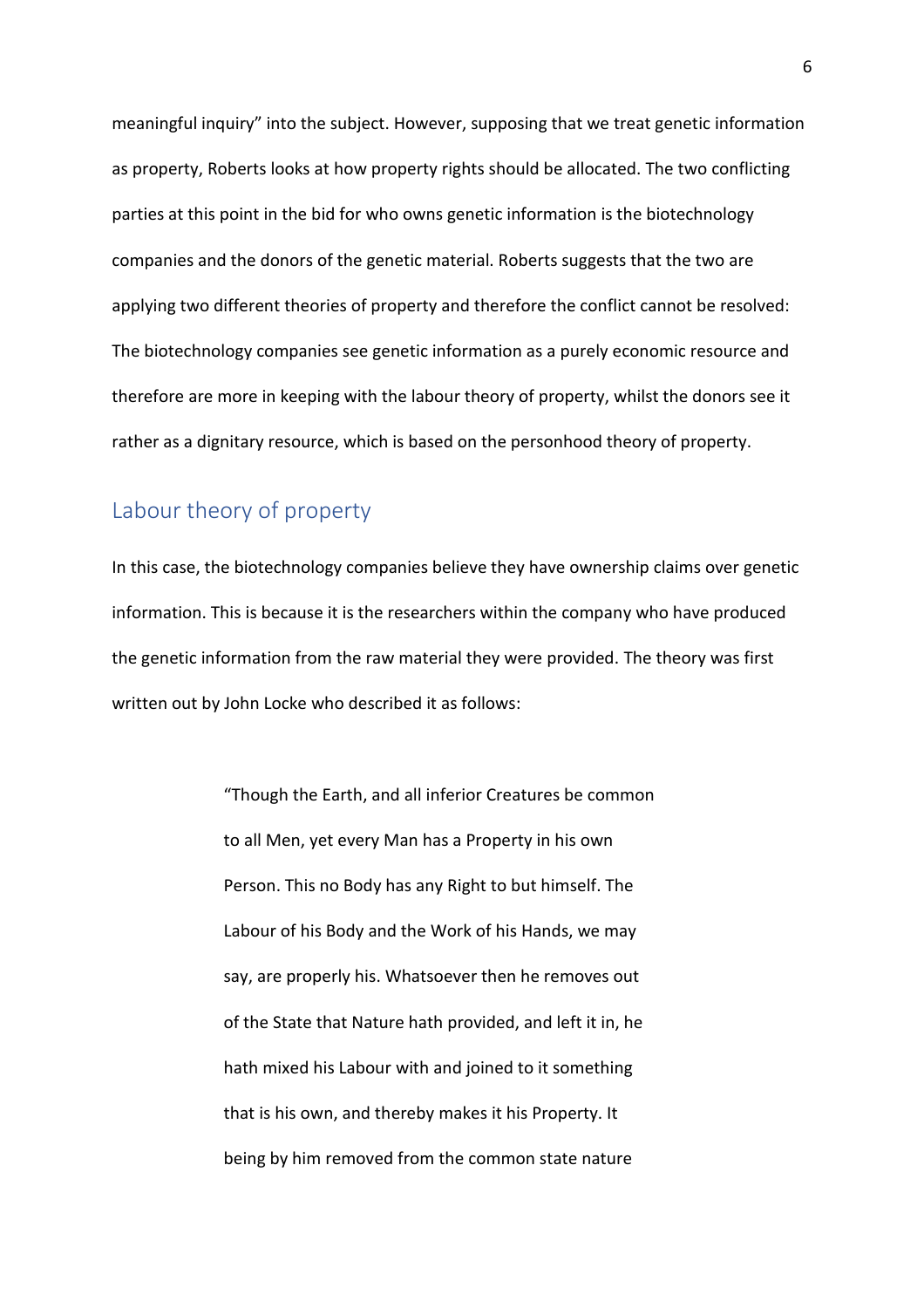placed it in, it hath by this labour something annexed to

it, that excludes the common right of the other man." $^{\rm 10}$ 

By this he essentially meant that if we own ourselves, then we own our labour and therefore anytime we mix something from nature with our own labour then we have claim to ownership of it. In the case of the genetic information, the people working at the biotechnology companies took the raw genetic material and have taken that part of nature and mixed it with their labour to produce the genetic information. Under Labour theory, therefore, claiming ownership of it.

## Personhood theory of property

The personhood theory of property suggests that there are certain things that a person must have ownership or control of for their self-development and fulfilment as a human being. Therefore, in this case the genetic source has ownership of their genetic information because they require it to be a self-fulfilled person. Hegel theorised that "property is the embodiment of personality", by which he meant that the system of private property establishes individuality and personality through contracts formed around said property and exchange of property between individuals.<sup>11</sup>

### Welfare-maximisation theory of property

The third theory of property is one that seeks to find a balance between these competing theories. It has been argued by Calabresi and Melamed that "society can distribute legal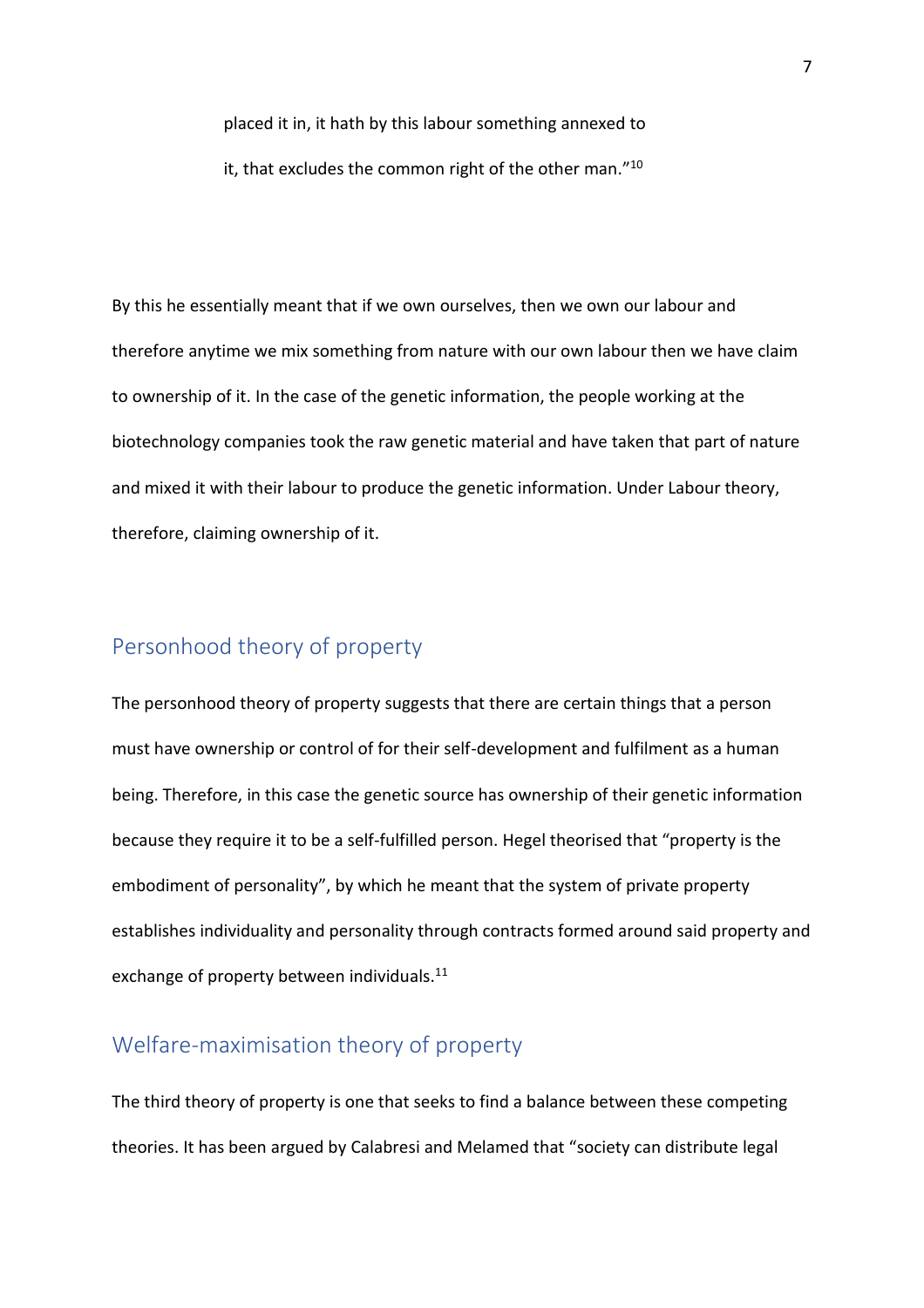entitlements along at least three different kinds of metrics: economic efficiency, distributional goals, and justice-oriented concerns" <sup>12</sup>. By this they continue to say that utilitarianism is providing that legal rights and entitlements should go to the individual "who values them most highly."<sup>12</sup> In the case of genetic ownership therefore, a balance would need to be struck between the individual whose genetic information can reveal sensitive information about them and/or their family against the fact that on a social level it is the effects of the genetic information that researchers need to improve healthcare.

To try to prevent the dystopia portrayed in GATTACA from becoming a reality, ownership of genetic information needs to be formalised in the law to ensure that genetic discrimination does not prevail in society. This would therefore put a stopper in place to ensure that the slippery slope argument never reached its catastrophic conclusion of "Genoism".

In conclusion, although there are legitimate fears about a loss of control over genetic technologies leading to genetic discrimination, the nature of a slippery slope argument is that there is a point at which the agent loses control, as explained by the loss of control premise. I would argue that developments such as mitochondrial donation have not yet reached that point and so society still has control over the progression of genetics. In order to make sure that the point of loss of control is not reached, genetic ownership needs to be formalised in the form of legislation to enable the benefits of genetic studies without compromising the right of the individual to genetic privacy. The suggestion here being a utilitarian approach to property law leading to society structuring property institutions to generate the most net utility for both the individual and society.